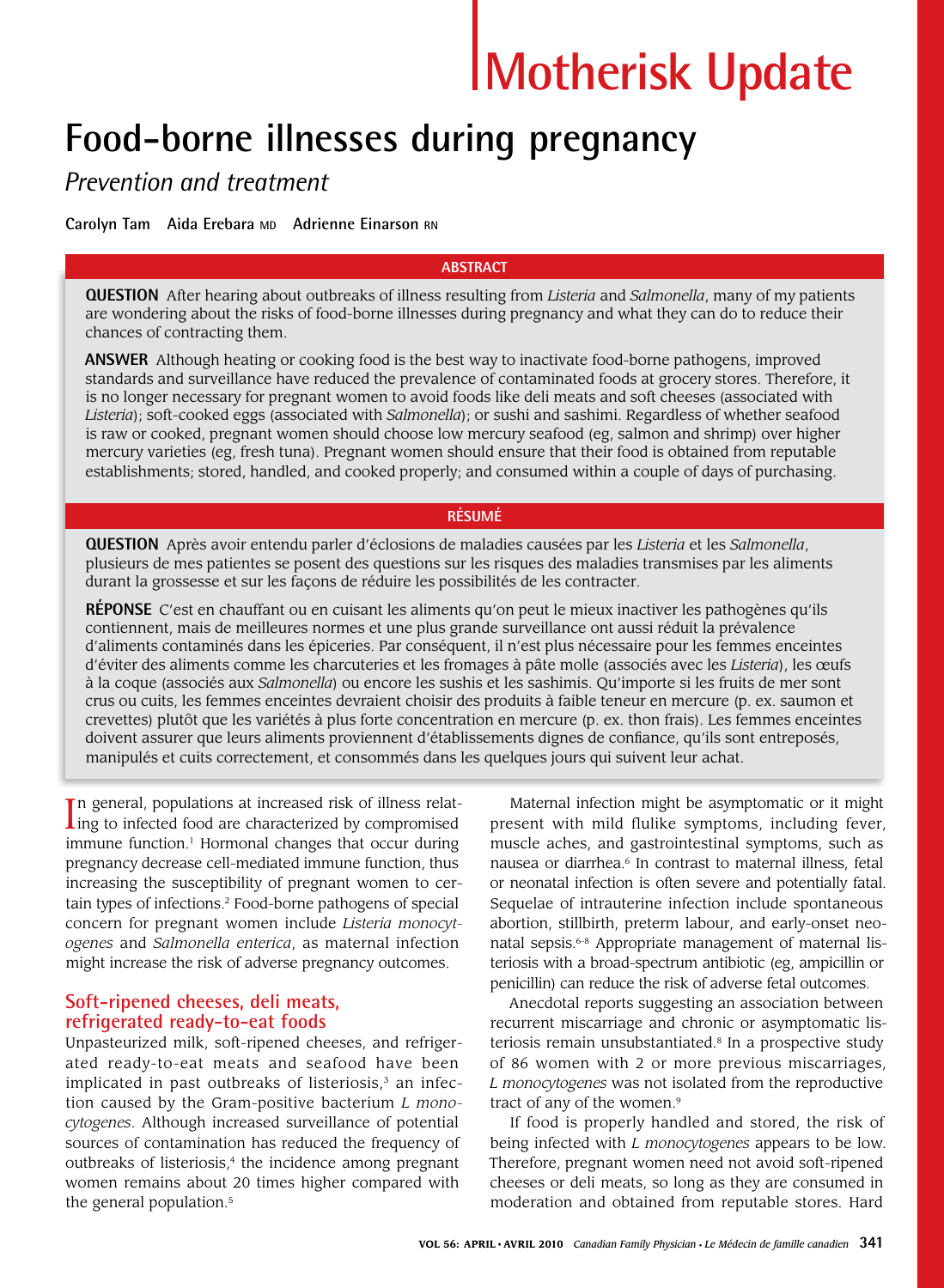### **Motherisk Update**

cheeses, cream cheese, cottage cheese, and shelf-stable items are not associated with *L monocytogenes* and are generally safe to consume.10

#### **Raw or soft-cooked eggs**

Eggs are among the most common causes of *Salmonella*  infection, a food-borne illness caused by nontyphoid Salmonella bacteria.<sup>11</sup> The collaborative effort of numerous regulatory agencies has helped increase the safety of eggs.12,13 In the United States, estimates of the frequency of infected eggs range from approximately 1 in 30000 to 1 in 10000.14,15

Like other food-borne illnesses, *Salmonella* infection (for which pregnant women are not at increased risk) typically presents with fever and gastrointestinal symptoms, such as nausea, vomiting, stomach cramps, and diarrhea16; however, bacteremia, which is estimated to occur in approximately 4% of cases, might lead to intrauterine sepsis.<sup>17</sup> Therefore, pregnant women should avoid raw or undercooked eggs, unless pasteurized eggs have been used in place of shell eggs. Homemade foods that often contain raw eggs include mayonnaise and salad dressings; custards and ice creams; and raw cookie dough and cake batter. Commercial products are made using pasteurized eggs; therefore, these items are safer to consume.

#### **Raw fish and shellfish**

Seafood-related food-borne illness is most commonly associated with the consumption of raw or undercooked seafood. In general, shellfish account for more seafood-related infections than finfish, as the latter are usually consumed fully cooked.<sup>18</sup> Pathogens associated with the consumption of seafood include noroviruses, Vibrionaceae and *Salmonella* (bacteria) species, and some helminthic and protozoan species.<sup>18,19</sup>

Infection by seafood-related pathogens has not been well studied in pregnancy, and for the most part infection is limited to the gastrointestinal tract and is usually selflimiting.18 Treatment is aimed at maintaining adequate fluid and electrolyte balance,<sup>18</sup> with severe or invasive bacterial infection requiring treatment with antibiotics.<sup>18</sup> Penicillins, cephalosporins, and fluoroquinolones are commonly used and are not associated with an increased risk of birth defects or any other adverse pregnancy outcomes.20-24 Most parasites found in seafood do not cause illness in humans<sup>19</sup>; however, when infection does occur, nutritional deficiencies might result.

Seafood marketed for human consumption undergoes screening for microbial contamination,<sup>19</sup> thus increasing the safety of commercially available products. Cooking is the most effective method for inactivation of parasites, although flash-freezing is also effective and is often used for sushi-grade fish. Pregnant women need not avoid raw fish if it is obtained from a reputable establishment, stored properly, and consumed soon after purchase. Women should limit their consumption of high mercury fish and shellfish, including fresh tuna and yellowtail,<sup>25</sup> although low mercury alternatives (eg, salmon, crab, and shrimp) can be consumed more regularly.<sup>25</sup>

#### **Honey**

Botulism is a paralytic disease caused by neurotoxins produced by the *Clostridium botulinum* bacterium. The consumption of honey, which might be contaminated with clostridia spores, has been identified as a risk factor for infant botulism,26 a form of botulism that occurs when bacterial spores germinate and colonize the lumen of the large intestine of the neonate.<sup>27</sup> Compared with that of the neonate, the adult gut is less conducive to the growth of the clostridia bacteria owing to increased colonization with protective microflora.28 Therefore, colonization botulism, which describes the analogous disease in adults, is extremely rare and occurs almost exclusively among individuals with underlying gastrointestinal abnormality or recent antibiotic treatment.29,30

The molecular weight of the botulinum toxin is approximately 150 kDa; therefore, it is unlikely to cross the placenta via passive diffusion. $31$  A case report in which a woman acquired botulism during pregnancy suggested that there is no increased risk to the fetus.<sup>28</sup> Together with the low risk of colonization botulism among healthy adults, women without gastrointestinal pathology do not need to avoid honey during pregnancy.

#### **Conclusion**

Food safety is a concern for all individuals but even more so for the pregnant woman and the fetus, as they might be more susceptible to some food-borne illnesses with serious sequelae. Food-borne pathogens of concern for pregnant women include *L monocytogenes* and *S enterica*; these organisms can be passed to the fetus and increase the risk for spontaneous abortion, stillbirth, or perinatal complications. If properly handled and prepared, the chance of a food being infected with *L monocytogenes* is low. Therefore, pregnant women can consume soft cheeses, deli meats, and refrigerated ready-to-eat foods in moderation, so long as they are obtained from reputable establishments and consumed soon after purchase. Similarly, raw fish (eg, sushi and sashimi) can be consumed in moderation, although women should still choose low mercury fish, such as salmon and shrimp, over higher mercury varieties, such as fresh tuna. Although consumption of raw shell eggs is among the most common cause of *Salmonella* infection in humans, the overall risk appears to be low; however, safer alternatives (eg, pasteurized eggs) are widely available and can be used as substitutes in most recipes requiring raw eggs. As general guidelines to food safety, pregnant women should ensure that their food is obtained from reputable establishments; stored,